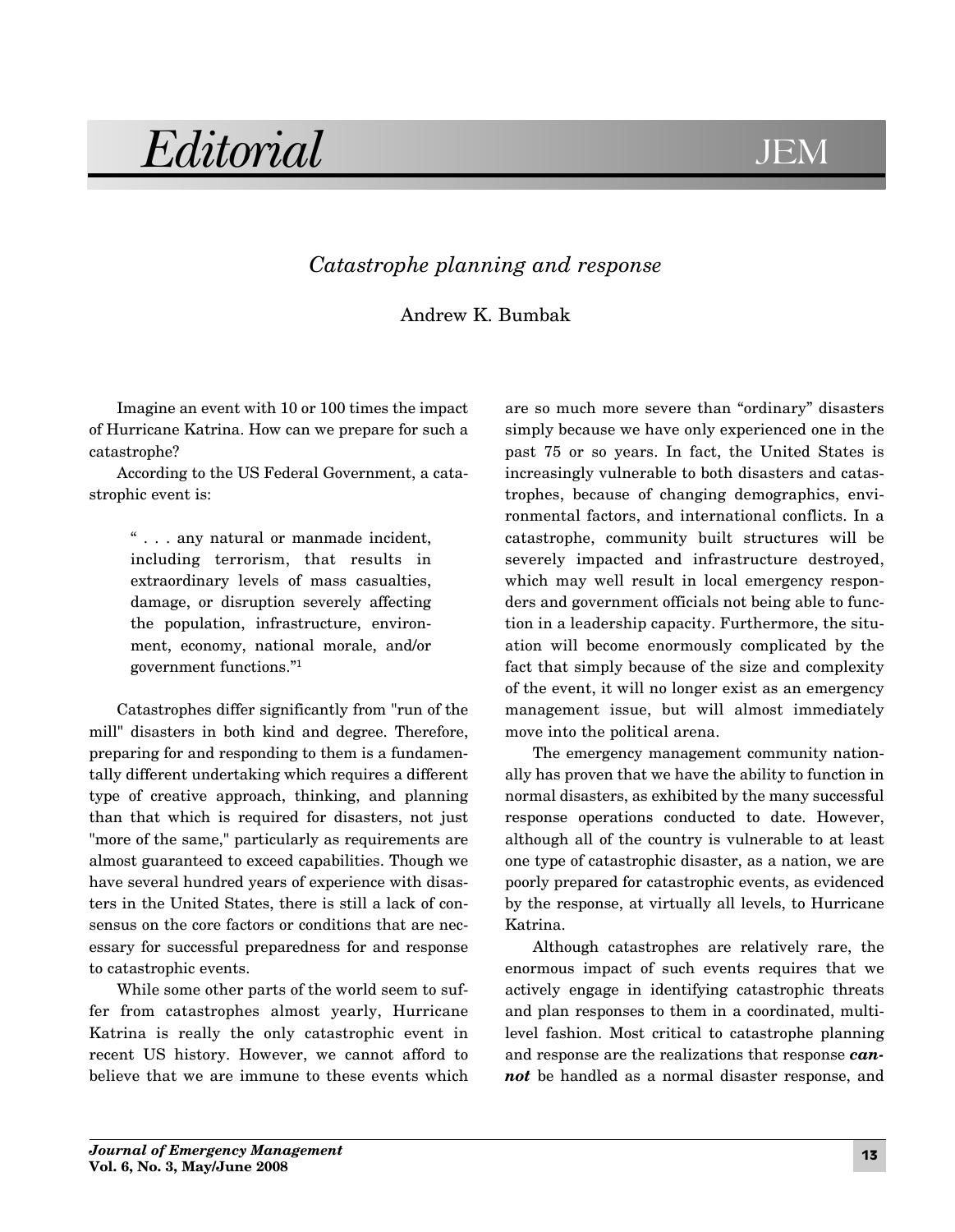preparedness *cannot* accomplished by individual jurisdictions or states in isolation.

Planning for a catastrophic threat necessitates cooperation between a broad and diverse set of participants, including local, state, tribal, and federal government partners, as well as partners from business, industry, voluntary organizations, non-governmental organizations, and academia. Only with this type of broad partnership will different planners have opportunities to interact and to identify and plan for the major issues and needs that will have to be managed post event. Failure to reach consensus on catastrophe response requirements all but guarantees failure of the response and a chaotic and tragic end to the event.

With this in mind, several catastrophe planning efforts are currently underway using such broad coalitions and a bottom-up approach, thanks to the Catastrophe Planning Initiative under FEMA's Catastrophic Disaster Planning Branch. This initiative provides the financial, organizational, and other assistance necessary to bring together participants from various levels of government and the private sector to jumpstart planning and preparedness efforts.

Currently, there are two major planning projects underway—Florida Catastrophic Planning and New Madrid Seismic Zone (NMSZ) Planning, which have been made possible by special Congressional funding, while several other planning projects are either in development or are just beginning. Additionally, there is a concurrent project through the FEMA Emergency Management Institute's Emergency Management Higher Education Project to develop a higher education course on catastrophe readiness and response, which will help to prepare future emergency managers to deal with this critical issue.

As the co-lead developer of the higher education course, I was privileged to attend planning sessions for both the Florida and New Madrid projects during the past few months. At both sessions, I saw evidence of significant cooperation between local, state, tribal, federal and private sector agencies, organizations, and representatives, and realized how effective intensive federal support for a bottom-up approach to

catastrophe planning can be in helping the development of widespread partnerships between individuals and organizations at all levels. I also saw that provision of this intensive federal support to local, state, and regional catastrophe planning and preparedness efforts is very effective at jumpstarting the planning and preparedness work. Furthermore, I realized that the resulting increase in broad planning participation certainly justified the time, effort, and funding required to make these sessions happen, despite inaccurate portrayals of at least one session in the popular press. Lastly, I concluded that that this initiative truly sets the standard for how we in emergency management should approach catastrophic disaster planning and preparedness.

The scenario driving the Florida Catastrophic Planning project is actually based on two catastrophic events—land fall of a category 5 hurricane ("Hurricane Ono") near Miami, and a subsequent breach of the Herbert Hoover Dike around Lake Okeechobee. This combination would result in the evacuation of an estimated 3 million people, flooding of South Florida under one to four-plus feet of water for several weeks, destruction of the homes of about 70 percent of the population, interruption of electrical service to 6 million customers, and crippling of the state's transportation infrastructure.

The scenario behind the NMSZ Planning project is the occurrence of a magnitude 7.7 earthquake occurring in Arkansas. This earthquake would have a massive direct impact on the NMSZ States (Alabama, Arkansas, Illinois, Indiana, Kentucky, Missouri, Mississippi and Tennessee), with tens of thousands killed, more than 100,000 injured, tens of thousands of buildings destroyed and hundreds of thousands of buildings damaged. People remaining in this area would have limited or no access to telecommunications, healthcare facilities and services, regular supply chains, etc. The earthquake would also indirectly affect the rest the United States to varying degrees. Eastern states would be blacked out because of a "cascading catastrophic failure" of the eastern power grid, and most of these states would also experience significant interruption in their supplies of natural gas, gasoline, heating oil, and other petroleum products as many